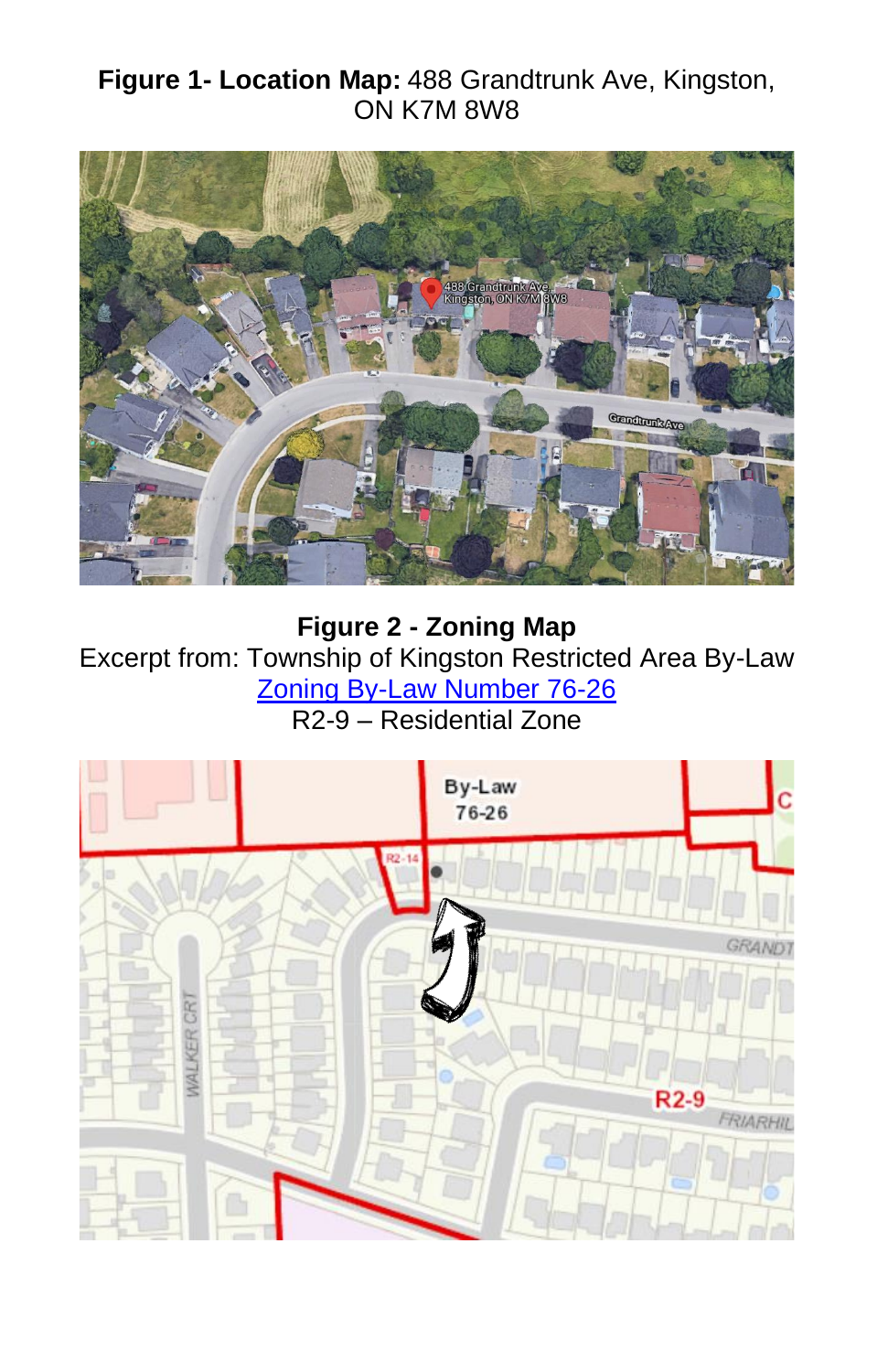# **Section 13**

## **Residential Type 2 Zone (R2)**

#### (1) **Uses Permitted**

No person shall within any R2 Zone use any lot or erect, alter or use any building or structure for any purpose except one or more of the following R2 uses, namely:

## (a) **Residential Uses:**

a converted dwelling house;

a single-family dwelling house;

a duplex dwelling house;

a semi-detached dwelling house;

a triplex dwelling house.

#### (b) **Non-Residential Uses:**

a home occupation;

a public use in accordance with the provisions of Section 5(18) hereof.

## (2) **Zone Provisions**

No person shall within any R2 Zone use any lot or erect, alter or use any building or structure unless such lot is served by a public water system and a sanitary sewer system and except in accordance with the following provisions:

## (a) **Lot Area (minima):**

- (i) **Converted dwelling house or Triplex dwelling house:** 7,500 square feet
- (ii) **Duplex dwelling house:** 6,000 square feet
- (iii) **Semi-detached dwelling house:** 7,800 square feet
- (iv) **Semi-detached dwelling unit (96-42):** 3,500 square feet
- (v) **Single-family dwelling house:** 4,000 square feet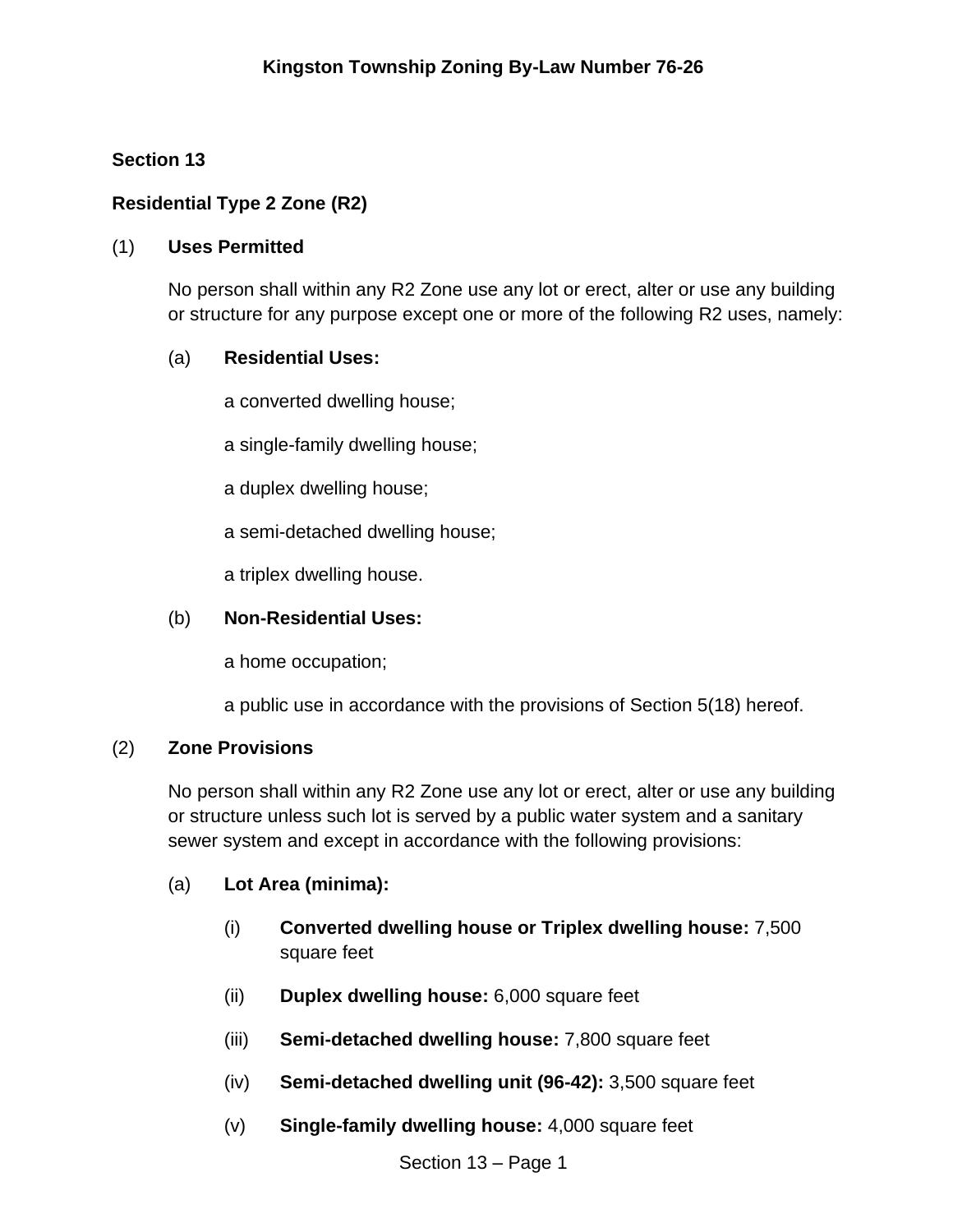#### (b) **Lot Frontage (minima):**

|       |                                                        | Corner Lot | Other Lot              |
|-------|--------------------------------------------------------|------------|------------------------|
| (i)   | Converted dwelling house or<br>Triplex dwelling house: | 80 feet    | 60 feet                |
| (ii)  | Duplex dwelling house                                  | 70 feet    | 50 feet                |
| (iii) | Semi-detached dwelling house                           | 80 feet    | 60 feet                |
| (iv)  | Semi-detached dwelling unit                            | 35 feet    | 25 feet                |
|       |                                                        |            | (By-Law Number 95-129) |
| (v)   | Single-family dwelling house                           | 70 feet    | 50 feet                |

- (c) **Front Yard Depth (minimum):** 20 feet
- (d) **Exterior Side Yard Width (minimum):** 20 feet

#### (e) **Interior Side Yard Width (minima):**

- (i) Converted dwelling house: 10 feet on one side, 6 feet on other side.
- (ii) Duplex dwelling house: 6 feet, provided that on a lot where there is no attached private garage or attached carport, the minimum interior side yard width shall be 12 feet on one side and 6 feet on the other side.

## (iii) **Semi-detached dwelling house:**

Minimum width for a side that is not attached to another dwelling unit and for which an attached garage or carport is provided: 4ft.

Minimum width for a side that is not attached to another dwelling unit and for which a garage or carport is not provided: 8ft. (93-13)

(iv) Single-family dwelling house: 4 feet

(By-Law Numbers 76-26; 2007-159)

(v) Triplex dwelling house: 10 feet

(By-Law Numbers 76-26; 2007-159)

(vi) Other uses: 25 feet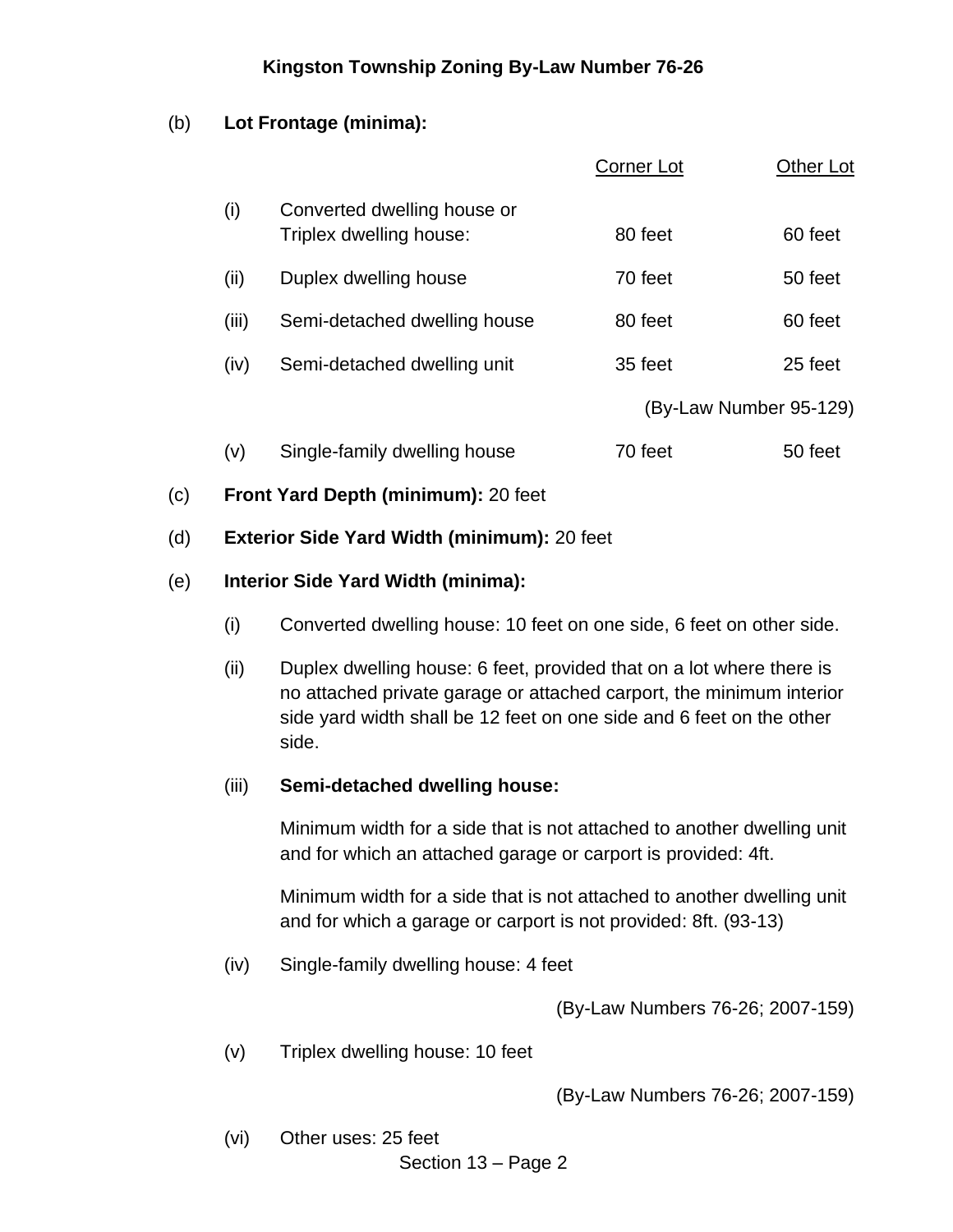- (f) **Rear Yard Depth (minimum):** 25 feet
- (g) **Dwelling Unit Area (minima):**
	- (i) **Converted dwelling house:** 700 square feet
	- **(ii) Duplex dwelling house:** 700 square feet per dwelling unit
	- (iii) **Semi-detached dwelling house:** 900 square feet per dwelling unit
	- (iv) **Single-family dwelling house:** 1,000 square feet
- (h) **Landscaped Open Space (minimum):** 30 per cent
- (i) **Lot Coverage (maximum):** 35 per cent
- (j) **Height of Building (maximum):** 35 feet
- (k) **Dwelling Houses Per Lot (maximum):** 1 only
- (l) **Existing Semi-Detached Dwelling House:**

Notwithstanding the provisions of Section 2(2)(b) hereof to the contrary and notwithstanding the provisions contained herein which require that the lot upon which a semi-detached dwelling house is located be served by a public water system and a sanitary sewer system, these provisions shall not apply to prevent the severance of an existing lot upon which a semi-detached dwelling house is located provided that such dwelling house was constructed prior to July 8, 1976 and provided further that the sole purpose of the land severance is to provide one lot for each semi-detached dwelling unit. (83-43)

(m) **Accessory Uses, Parking, Etcetera:**

In accordance with the provisions of Section 5 hereof. (83-43)

#### (3) **Special R2 Zones**

(a) **R2-1**

Notwithstanding any provision of Section 13(1)(a) hereof to the contrary, the lands designated R2-1 on Schedule "A" hereto shall be used for no purpose other than: a single-family dwelling house; a semi-detached dwelling house; or a duplex dwelling house.

#### (b) **R2-2 (Fairview Meadows)**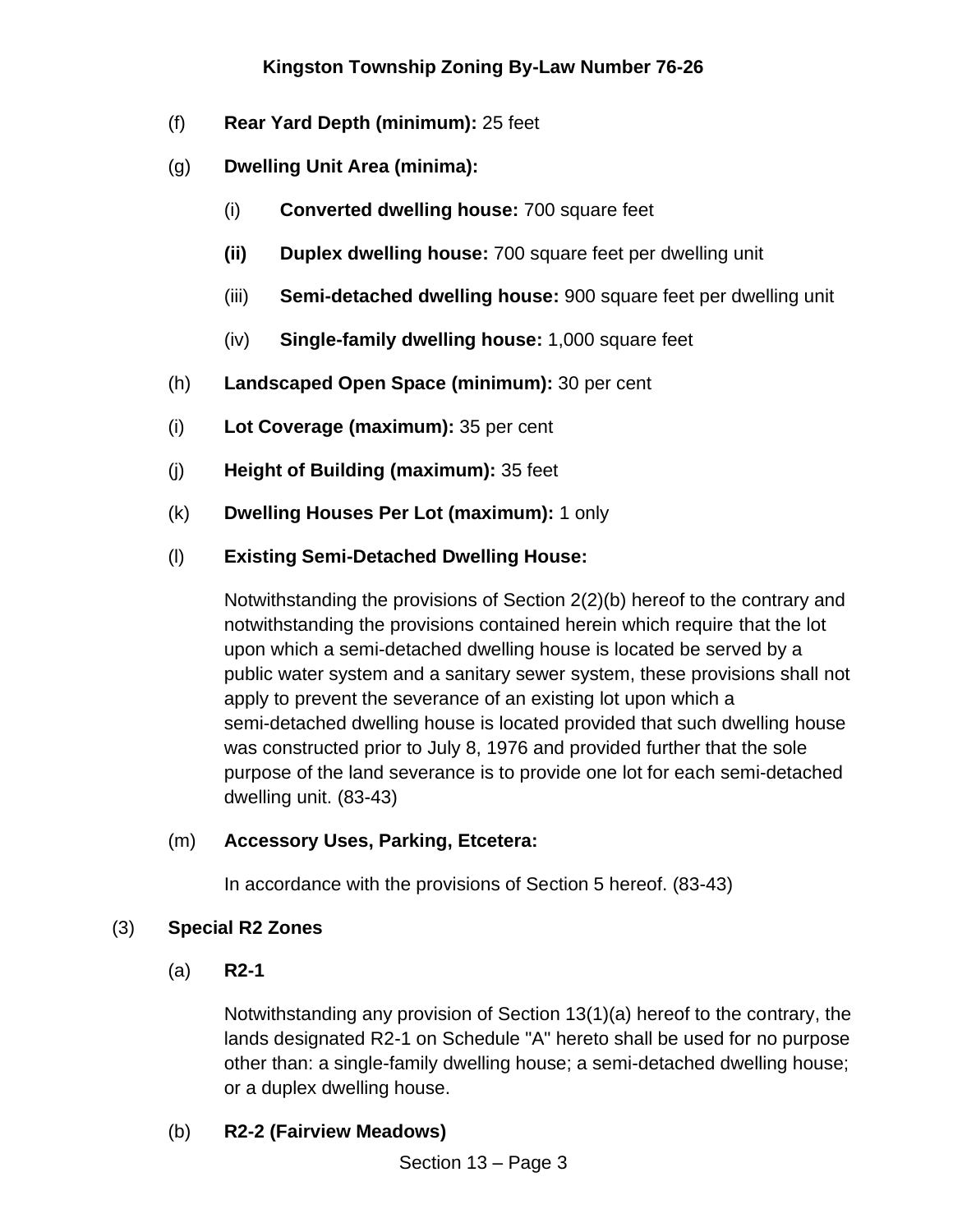Notwithstanding any provisions of Section 13 hereof to the contrary, the use of the lands designated as R2-2 on Schedule "A" hereto shall be limited to a single-family dwelling house and a semi-detached dwelling house and such lands shall be used in accordance with the following provisions: (77-26)

## (i) **Lot Frontage (minima):**

|     |                              | Corner Lot | <b>Other Lot</b> |
|-----|------------------------------|------------|------------------|
| (a) | Single-family dwelling house | 60 feet    | 40 feet          |

## (ii) **Interior Side Yard Width (minimum):**

(a) Single-family dwelling house: 4 feet

## **(**iii) **Dwelling Unit Area (minimum):**

(a) Single-family dwelling house: 900 square feet

## (c) **R2-3 (Fairview Meadows)**

Notwithstanding any provisions of Section 13(1)(a) hereof to the contrary, the use of lands designated as R2-3 on Schedule "A" hereto shall be limited to a single-family dwelling house. (77-26)

## (d) **R2-4 (Auden Park)**

Notwithstanding any provisions of Section 13(1) hereof to the contrary, the lands designated as R2-4 on Schedule "A" hereto shall be used for no purpose other than a semi-detached dwelling house. (For accurate reference please consult By-Law Number 77-28). (77-28-F)

## (e) **R2-5**

Notwithstanding any provisions of Section 13 hereof to the contrary, the lands designated R2-5 on Schedule "A" hereto shall be used for no purpose other than a semi-detached dwelling house and such lands shall be used in accordance with the following provisions: (80-35) and (77-36-F)

# (i) **Lot Area (minimum):**

(a) Semi-detached dwelling house: 550 square metres.

(For those lands zoned R2-5 in Part Lot 7, Concession II, please consult By-Law Number 77-36)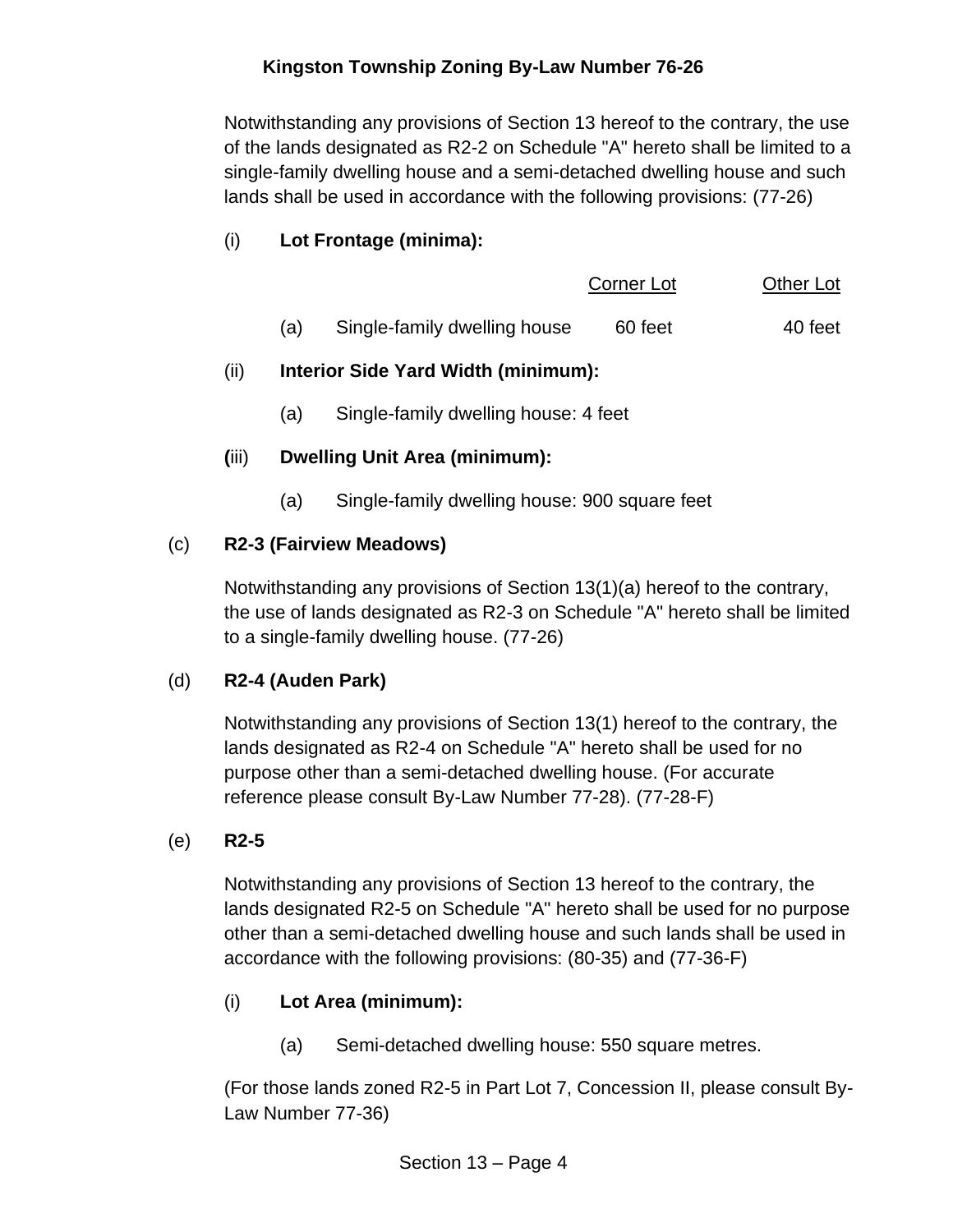# (f) **R2-6**

Notwithstanding any provisions of Section 13(1)(a) hereof to the contrary, the lands designated R2-6 on Schedule "A" hereto shall be used for no purpose other than a single-family dwelling house or a semi-detached dwelling house. (78-60)

# (g) **R2-7**

Notwithstanding any provisions of Section 13 hereof to the contrary, the use of lands designated as R2-7 on Schedule "A" hereto shall be limited to a single family dwelling house, a semi-detached dwelling house and an elementary school and such lands shall be used in accordance with the following provisions: (79-29)

# (i) **Lot Area (minimum):**

(a) Semi-detached dwelling house: 550 square metres (6,000 square feet)

| (ii) | Lot Frontage (minima): |                                        | Corner Lot          | Other Lot           |
|------|------------------------|----------------------------------------|---------------------|---------------------|
|      | (a)                    | Single-family dwelling house 18 metres |                     | 12 metres           |
|      |                        |                                        | $(60 \text{ feet})$ | $(40 \text{ feet})$ |

# (iii) **Dwelling Unit Area (minimum):**

(a) Single-family dwelling house: 83.5 square metres (900 square feet)

# (h) **R2-8 (Cataraqui Woods)**

Notwithstanding the provisions of Sections 4(117), 5(18), 13(1)(a) and 13(2) hereof to the contrary, the lands designated R2-8 on Schedule "A" hereto shall be limited to a single family dwelling house and a semi-detached dwelling house and such lands shall be used in accordance with the following provisions: (91-121)

# (i) **Lot Area (minimum):**

- (a) Semi-detached dwelling house: 550 square metres
- (ii) Lot Frontage (minimum): Corner Lot Cother Lot